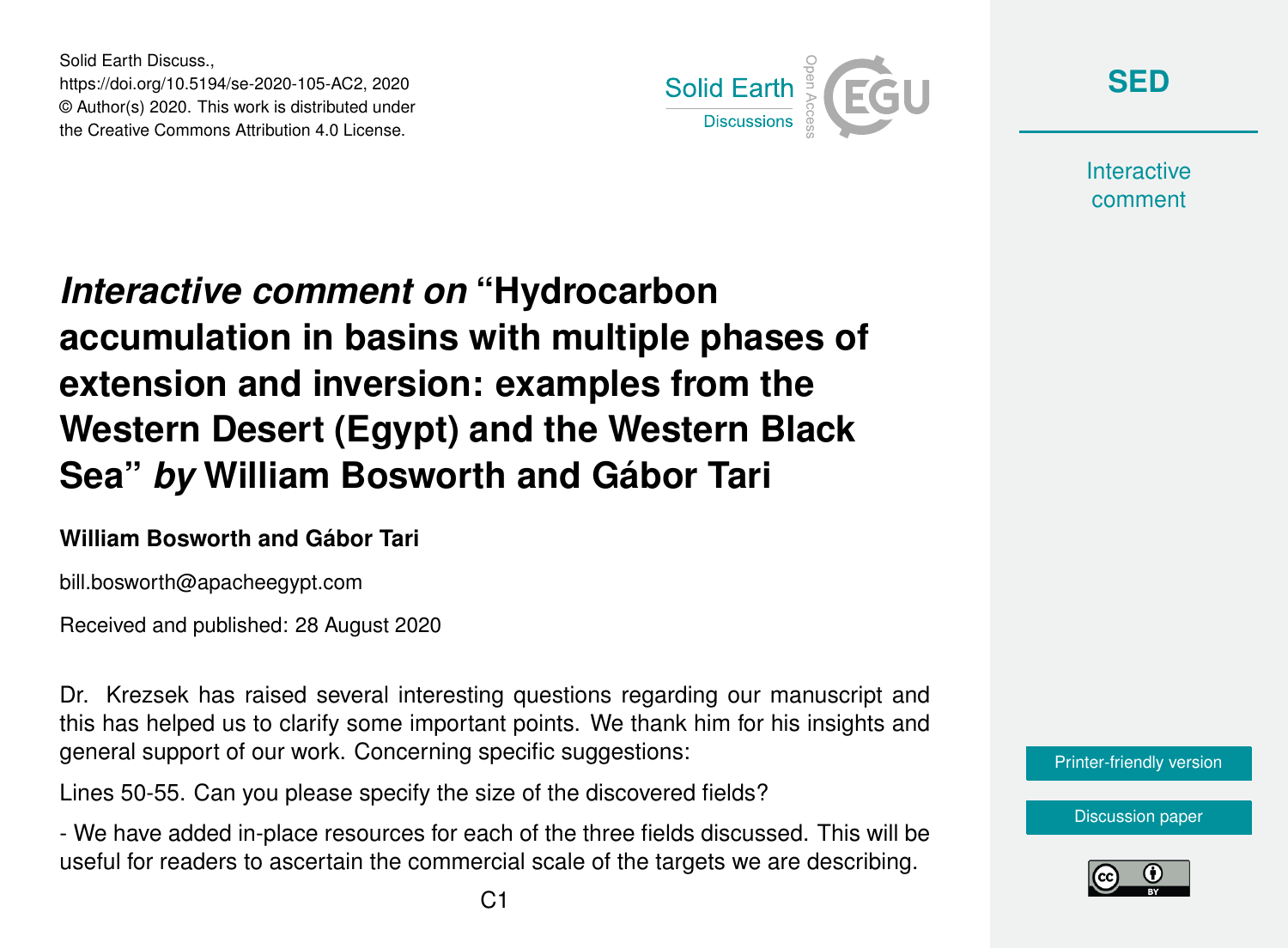Line 222 and others. Change reference Krezsek et al (2018) to Krezsek et al (2017) throughout the paper

- Thank you for noting this and corrections have been made. The full reference is: Krezsek, C., Bercea, R. I., Tari, G., and Ionescu, G.: Cretaceous sedimentation along the Romanian margin of the Black Sea: inferences from onshore to offshore correlations, in: Petroleum Geology of the Black Sea, edited by: Simmons, M.D., Tari, G.C. and Okay, A.I., Geol. Soc. London Spec. Publ., 464, 211-245, 2017.

Line 255. The exact position of the break-up unconformity at basin scale is still debated being younger on the Romanian margin. Any comments to this?

- Our position, similar to the opinion expressed in the past by the reviewer himself, is stated between Lines 247-253. We slightly reworded and added the word "ultimate" on Line 255 to explain the context of the reference to Khriachtchevskaia et al. (2010): "By the Santonian, the WBSB opened to its full extent and in our study area the top Santonian is considered by Khriachtchevskaia et al. (2010) as the ultimate break-up unconformity."

Line 330. Are there any clear geochemical evidences for the Lower Cretaceous SR?

- There is evidence for Cretaceous source rocks, as Chevron and NaftaGaz jointly studied Upper Cretaceous source rocks on the Tarkhankut Peninsula with shale gas in mind in the early 2010s. We added a reference which is the only modern public domain work in this regard: Kitchka, A., Ishchenko, and Bashirov, G.: Cenomanian-Turonian calcareous black shales of the Tarkhankut Peninsula as a potential unconventional hydrocarbon shale gas play, AAPG Europe Regional Conference, Bucharest, May 19- 20, 2016.

Alternatively, could the deeper, Tauric series be the origin of the gas/condensate?

- Given the great depth of the Tauric sequence beneath the study region, in the areas where it might have been preserved (see Fig. 9), we do not believe that this is a

## **[SED](https://se.copernicus.org/preprints/)**

**Interactive** comment

[Printer-friendly version](https://se.copernicus.org/preprints/se-2020-105/se-2020-105-AC2-print.pdf)

[Discussion paper](https://se.copernicus.org/preprints/se-2020-105)